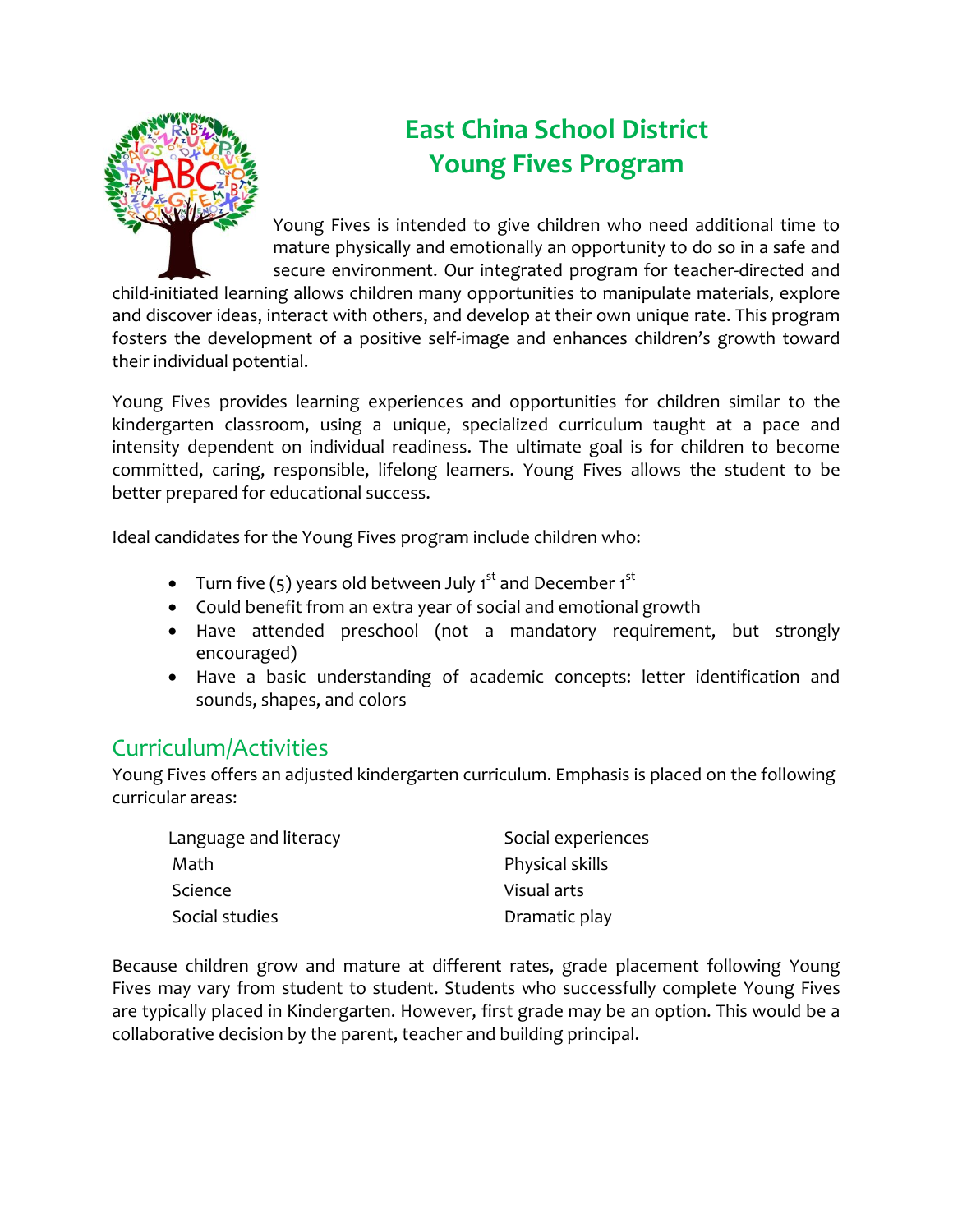## **Staff**

The Young Fives program is taught by a certified teacher with an early childhood endorsement.

# Frequently Asked Questions

1. How do I know if my child should be in the Young Fives vs. Kindergarten program?

A member of our trained teaching staff will use an assessment to determine your child's school readiness. In addition to these screening results, other qualifying factors include birth date, physical and emotional readiness, and prior preschool experience. Using this information, along with your input, we will help determine the best placement for your child.

2. In which of the elementary schools will the Young Fives program be held?

Young Fives is tentatively scheduled to be offered at Palms and Pine River Elementary Schools during the 2022-23 school year. The District reserves the right to add, combine, or cancel any Young Fives location based on interest and space availability.

3. How many days a week and for how long each day does a Young Fives student attend school?

Children in the Young Fives program will attend every day that the East China School District is in session and for the length of the regular school day.

4. Is Young Fives placement "holding back" a child?

No, Young Fives is not a remedial program. It is designed as the first of a two year Kindergarten program. It offers an additional year of school to acquire skills, confidence, and maturity a child needs to succeed in school.

5. Is Young Fives a tuition based program?

No, the program is free as Young Fives is included as a K-12 state funded education. It is considered a kindergarten program.

6. Can my child attend Young Fives even if I live out of the East China School District boundaries?

Yes, but under existing School of Choice policies, resident students have first priority.